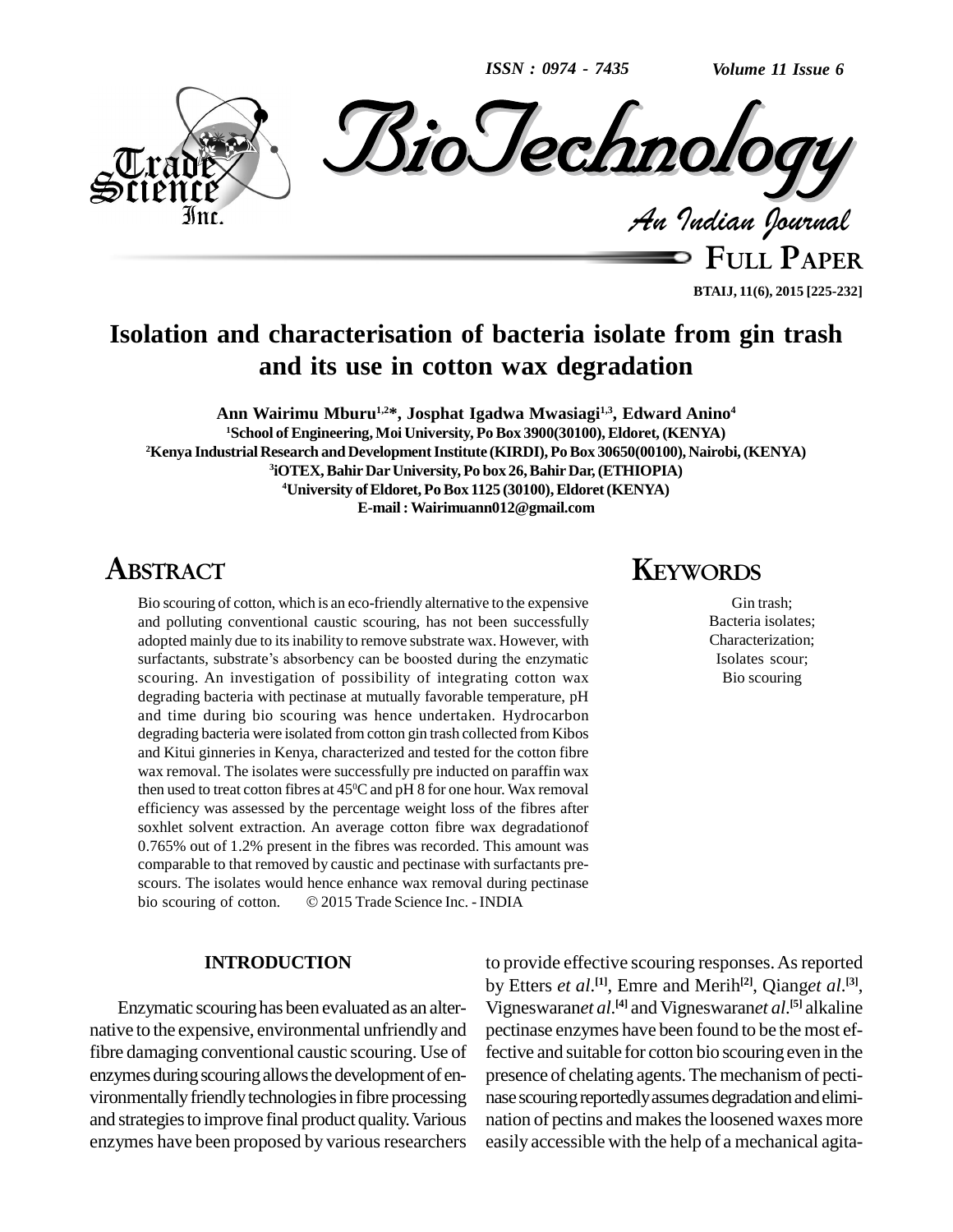tion. Pectinase, however, is not generallyactive at tem- **PULL 1 APER**<br>tion. Pectinase, however, is not generally active at tem-<br>peratures over 60°C. These properties limits its appli-<br>for cation to bio-scouring of textiles, since the textiles must be pre-boiled to attenuate the waxycuticle overlaying the pectin layer<sup>[6,7]</sup>. According to Li and Hardin<sup>[8]</sup>, the can be cotton fabrics bio-scoured with pectinase show im proved softness and wet-ability but much less wax is removed as compared to the conventional alkaline scouring. Added surfactants have a big influence on removing non cellulose impurities. The cuticle of the cotton fibre which is cross linked to the primary cell wall byesterified pectic substances hinders pectinase action on the back bone. Cutin forms three dimensional network structures in which other amorphous waxy mateon the back bone. Cutin forms three dimensional net-<br>work structures in which other amorphous waxy mate-<br>rials are embedded<sup>[6,9]</sup>. Pre-rinsing in hot water ( $\geq 90^{\circ}$ C) with a surfactant or extraction with boiled n-hexane helps to reduce wax impurities and, subsequently results in better destabilization of the primary cell wall, as reported by Qianget  $al^{[3]}$ , Agrawal et  $al^{[6]}$  and Kiromojsov<sup>[10]</sup>. sam However such a high temperature treatment on the other hand would compromise the desirable low temperature treatments associated by enzyme scouring hence increase on the process costs.

years even if the gin trash has been in dry storage for identification<br>over three years. These bacteria could have come from  $\frac{1}{2}$  for the simple along with the many carbohydrates present in the cot-The Alternative possibility of integrating wax degrading bacterial isolates with the pectinase scouring bath conditions was therefore evaluated by this research, to alleviate the high process costs and reduce environ mental pollution. This was studied by culturing and isolating wax degrading bacterial isolates from sampled cotton gin trashes. Bacillus*,* a Gram-positive, rod shaped, non-pathogenic and endospore-forming aero bic bacterium found in soil and rotting plant material has been reported to have hydrocarbons emulsification capacity. Such emulsifiers produced bya varietyofmi croorganisms such as yeast, bacteria and filamentous fungi are referred to as bio surfactants<sup>[11]</sup>. According to  $\frac{1}{\text{three no}}$ ZoBell<sup>[12]</sup> hydrocarbons degrading bacteria exists in cotton gin trash, and the bacteria may last even for three years even if the gin trash has been in dry storage for cotton field soiland feed on the cottonseed protein, ton gin trash plant debris. According toLeuschner<sup>[11]</sup>, <sub>G</sub> Endospores of bacilli represent a metabolically inactive survival form. They are characterized by high resistance against heat, dryness, irradiation and other unfavorable

environmental conditions. The success of the endospore for the survival of the species depends on an effective mechanism to resuscitate and enter the vegetative cell cycle to multiply. Therefore long dumped cotton gin trash can be used for culturing wax degrading bacteria, hence the essence of this study to investigate the feasibility of the bacteria in cotton wax removal.

#### **MATERIALSAND METHODS**

#### **Bacteria cultures, isolation and characterization**

Cotton gin trash was collected from two different ginneries.The trash samplesweremacerated and about 10 g put into a beaker containing 200mls ofwater.The beakers were then covered and incubated at 30°C for 24 hrs to allow for microbial growth.Bacteria cultures were then grown using pour plate dilution technique as described by Ian and Charles **[13]**. Each of the original samples was diluted five times to dilute the microbial population so as to obtain separate colonies when plating. Small volumes(about 0.1 to 1 mls) of the diluted samples were mixed with about 15 mls liquid nutrient agar (45°C) in sterile culture dishes which were then incubated at 37 <sup>0</sup>C for 24 hrs.

The different colonies obtained were then isolated by the streak and spread methods. In the streak meth ods, small amount of colour and morphologically distinct colony was picked by the tip of an inoculation loop and streaked across the surface of the agar medium. For the spread plate method on the other hand, a small amount of distinct colony was picked, suspended in distilled water and then mixed with about 15 mls of sterile nutrient agar (45°C). All the streaked and spread plates were then incubated at 37 $^{\rm o}$ C for 24 hrs to allow for isolates growth. The two isolation techniques gave three pure isolates.

The pure isolates obtained were then subjected to simple and gram staining for respective morphological identification and differentiation. Crystal violet was used for the simple staining.

Gram staining is essential for differentiating bacteria isolates in two broad groups; Gram-negative and Gram-positive. Gram-positive bacteria retain the pri mary dye giving a purple to blue-black appearance. Gram-negative bacteria take-up the colour of the

*Indian Journal*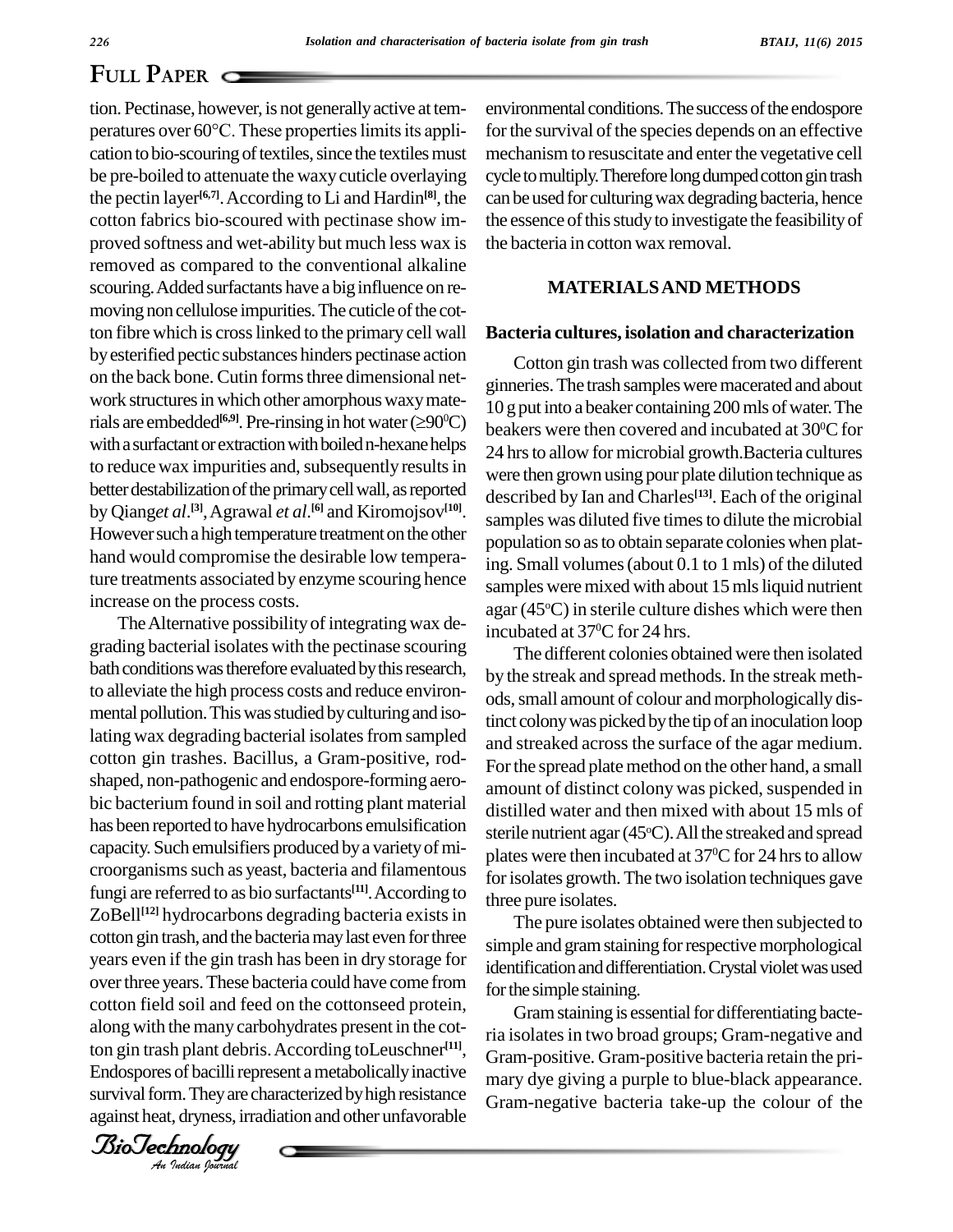counter stain (i.e red or pale red colour). Thus, grampositive bacteria stain violet, and gram-negative bacteria stain pink. Crystal violet, Gram's iodine, 95% alcohol and safranin stains were used.

### **Preliminary hydrocarbon activity induction of the isolates**

bon activity by streaking on 10mls premelted and solidified paraffin wax in sterile petri dishes. The petri dishes were then incubated at 37<sup>o</sup>C, 45<sup>o</sup>C and 50<sup>o</sup>C  $\frac{d}{d\theta}$ for 24 hours to test for optimal temperature for the bacteria growth.

### **Preliminary caustic and pectinase scouring**

Five samples of cotton fibres collected at the carding stage in a spinning factory were first treated with *n*hexane (30 min, 75<sup>o</sup>C), as a control for the evaluation of wax removal efficiencybythe caustic and pectinase procedures.The solvent extracts all thewax contained in the fibre<sup>[14]</sup>. The fibres were also scoured using differently constituted baths; Caustic (0.25M, LR 20:1, 1) hr, 10 cotton fibre samples) and commercial Pectinase(A. *Niger*) (4g/l, LR 50:1, pH8, 1hr, 10 cotton fibre samples). Both procedures were done with and with out 1% non-ionic surfactant (Sodium Lauryl sulphate). Each of the scoured samples was then extracted using trichloroethylene bya soxhlet apparatus asspecified in ASTM D2257-04 at the rate of six extractions per hour for a total duration of 2 hours. The weight difference between the scoured and the solvent extracted fibres gave each of the procedure's wax removal efficacy. The weight loss calculation after each scour procedure was done bythe following equation:

 $Y = Wf - [(Wp - WS/Wp)] * 100$ **(1)** Where Y is the wax removed (%),  $W<sub>f</sub>$  is the total wax content in the cotton fibres,  $W_p$  and  $W_s$  are the wax suspen contents(%)in specified scour procedure and solvent extracted fibres respectively.

### **Isolates and isolates/pectinase cotton wax removal**

Five tests for each of the three isolates were conducted on the isolates fibres scour procedure. About 2 mls of Tris-HCL Buffer, pH 8 put into each of the fifteen test tubes and a flame sterilized wire loop was used to pick each of the isolate and introduce them into the test tubes. Fibre samples weighing 1.00+0.01 g were prepared and each put into each test tube's contents and incubated at  $45^{\circ}$ C for one hour. The contents were then subjected to boiling to deactivate the enzyme and the isolates. The Percent wax removed was calculated using the following formula as adapted from Vigneswaran *et al*. **[4]**:

Each of the three isolates was tested for hydrocar-<br> $Y = 1.2 - [(WI - WS/WI)] * 100$ <br> $WI = 1.2 - [(WI - WS/WI)] * 100$  ${}^{0}C$  and solvent extangled heres respectively. Then ge was  $\alpha$ **(2)** Where Y is the wax removed  $(\%), W_{\text{I}}$  and W<sub>s</sub> are the content of swaxes (%) in the isolates scoured fibres and solvent-extracted fibres respectively. Average wax the overall average was calculated. The same proce dure of isolate scour wasthen repeated but with addition of about 2mls of  $4g/l$  of pectinase at LR 50:1.

### **Investigation for enzyme presence**

The isolates bacterial cells rupturing tests were conducted to determine if the bacteria contained an en zyme that might have had the activity on the wax. Each pure isolate was Sub-divided into 10 eppodorf tubes, labeled and put into a centrifuge. The bacterial cells/ isolates were then pelleted by centrifuging at 6000 rpm for 5 minutes, supernatants aspirated and the pellets frozen at -30 <sup>0</sup>C for 30 minutes. Five test tubes of pellets of the bacterial cells from each isolate were then re-suspended in 0.75 mls of lysis buffer, and then incubated at 30 <sup>0</sup>C for 15 minutes. The other five pellets from each pure culture were re-suspended with nutri ent agar as controls.All the tubes were then vortexed for 1 minute until the cell suspension was homogeneous. The pellet tubes were then centrifuged at 12,000 rpm for 20 minutes at 4<sup>o</sup>C, supernatants from the lysis buffersuspended tubes collected to new tubes and pellets resuspended in 0.75 mls of lysis buffer as described in<sup>[15]</sup>. Each of the supernatants, nutrient agar and lysis buffer suspended pellets, were then used to test for their activity onwax, by streaking the contents onto solidified pre-melted wax in petri dishes which were then incu bated at 37°C for 24 hours to allow for growth.

### $\sigma$ **RESULTSAND DISCUSSION**

### *An***Bacteria cultures, isolation and characterization**

Each of the two gin trash samples that were cultured through the plate dilution technique gave a com position three distinct colonies:Large serrated yellow

*Indian Journal*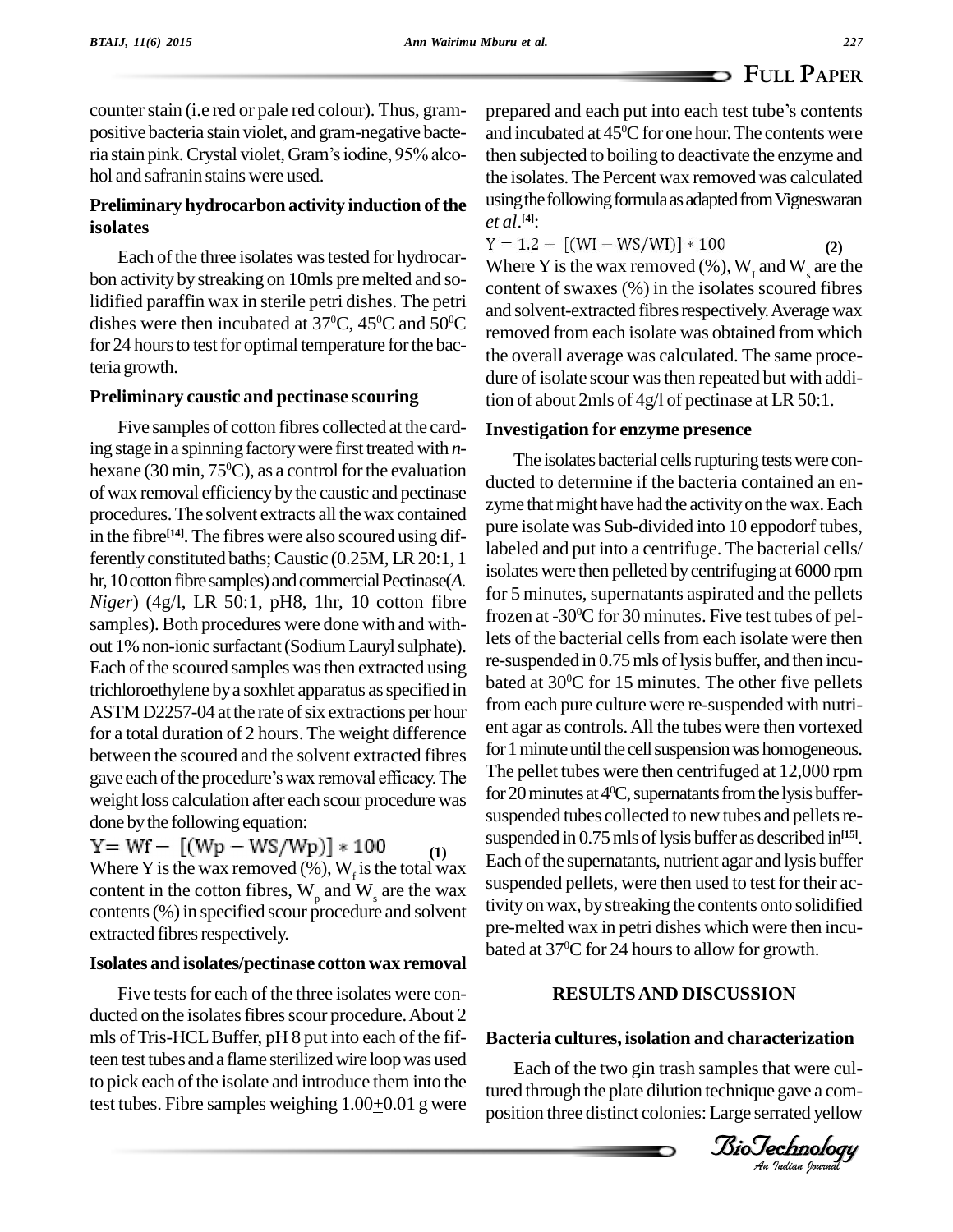

**Figure 1 : White, yellow and bluish greenish isolates platesfrom streak method**



**Figure 2 :Yellow and white isolatesfromspread plate method**

colonies, small round white colonies and oval shaped transparent bluish greenish colonies. The distinctive colonies which were then isolated through the spread and streak plate methods gave three pure isolates. The different isolates obtained are as shown in the photo illustrations in Figure 1A, B and C and Figure  $2A$  and B.

purple, the primary colour used, indicating that the bac-<br>torio isolates were Gram positive Pespective illustra Simple staining of all the isolates revealed purple stained rod shapes indicating that the bacteria were bacilli. The observation under the microscope also showed chained rods occurrence for all the isolates meaning that the bacteria were streptobacilli in nature. Under the Gram staining test, all the isolates stained teria isolates were Gram-positive.Respective illustrations are as shown in Figure 3A-C.

### *An***Preliminary hydrocarbon activity induction of the isolates**

The three pure isolates from the two sample gin trashes streaked on the wax and incubated at 37 gave a thick bacterial growth along the streak lines.The plates incubated at  $45^{\rm oC}$  gave a relatively thick growth along the streak lines while the plates incubated at  $50^{\circ}\textrm{C}$ gave the least growth along the streak lines, meaning the isolates survival at that temperature was declining as respectively illustrated in Figure 4A, B and C.

### **Preliminary caustic and pectinase scouring**

The *n*-hexane solvent extraction at 75<sup>o</sup>C for 30 min on the five fibre samples gave an average 1.2% fibre wax content. The caustic with surfactant scour that was conducted on 10 cotton fibre samples at 0.25M NaOH, 1% SodiumLaurylsulphate surfactant, LR20:1 for 1 hour gave 7.2% weight loss (general impurities contained in the fibres). This amount  $(7.2\%)$  was found to be comparable with that reported by Bahrum<sup>[16]</sup>; 6.87-7.27% and Tzanko*et al*. **[17]**; 6.3%. It is on this basis that the effectiveness of each of the scouring proce dures in wax removal was evaluated.

 $\rm{^{10}C}$  The subsequent solvent extraction of the caustic with

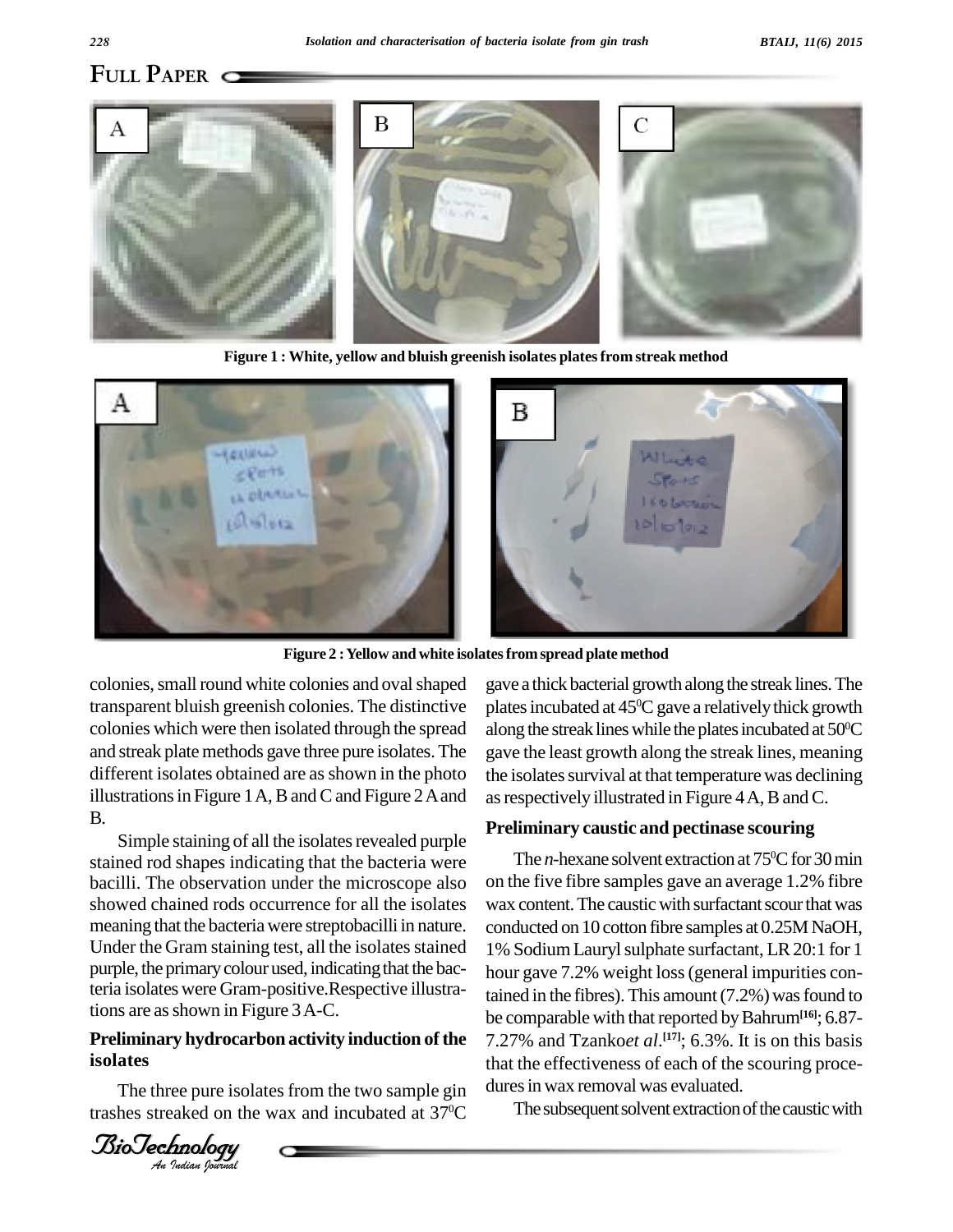



Figure 3 : Isolates simple and gram staining results plates; (A) The isolates basic rod shapes; (B) The isolates chained rods **arrangements; (C) Gram staining results plates**



Figure 4 : Respective isolates wax activity induction at 37ºC, 45ºC and 50ºC plates

surfactant scoured fibres gave percentage average values wax removed of 0.72%. Caustic without a surfactant scour on the contrary gave respectively low values of  $2.65\%$  and  $0.3\%$  of general and wax impurities removed. The low values be explained by the ability of the hot caustic soda solution with the aid of the surfactant to remove more impurities by breaking, releasing and emulsifyingthemeffectivelyas arguedbyTzanko*et al*.<sup>[17]</sup>. Pectinase with surfactant procedure gave a per- TAE centage average general impurities removal value of 4.14% and awax removal value of 0.844% while Pectinase without a surfactant on the other hand, gave re spective percentage average impurities and wax removal values of 2.4% and 0.267%. These results can be ex plained by the substrate specific nature of the enzyme in impurities removal and hence the inability of the enzyme to destabilize the cuticle layer containing the wax. Comparatively, under pectinase cotton scour process conditions of  $45^{\circ}$ C, reaction time of 60 minutes and a  $_{Isola}$ pH of 8.5, Vigneswaran*et al*.<sup>[18]</sup> obtained the best opted <sub>Isolate</sub>

test results of overall impurity removal efficiency of 4.80% which can be related to the 4.14% obtained.

#### **Isolates and isolates/pectinase cotton wax removal**

All the fifteen tests of the isolates scour gave an average of 0.765% wax removed which is comparable to that degraded by the caustic and pectinase in the presence of a surfactant; 0.72% and 0.844%. This

| TABLE 1: Total fibre impurities and wax removal efficiency |  |
|------------------------------------------------------------|--|
| by different scour procedures                              |  |

| $n$ -Hexane<br>1.2                           |
|----------------------------------------------|
|                                              |
| Caustic with surfactant<br>0.72<br>7.2       |
| Caustic without surfactant<br>2.65<br>0.3    |
| Pectinase with surfactant<br>0.844<br>4.14   |
| Pectinase without surfactant<br>0.267<br>2.4 |
| 0.765<br><b>Isolates</b>                     |
| 0.729<br>Isolates and pectinase              |

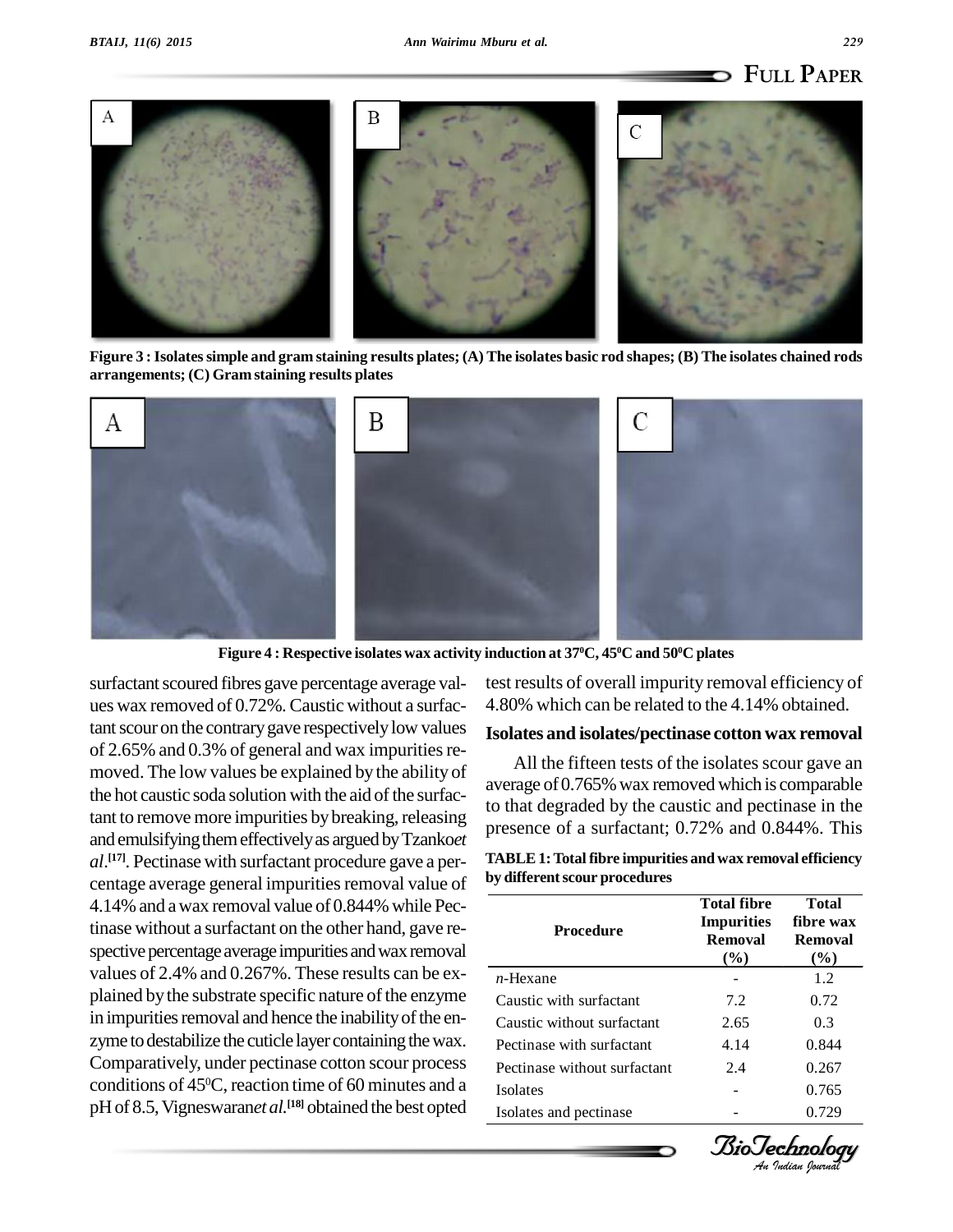

*An***buffer suspended pellets wax induction streak plates; (A) Figure 5 : Respective supernatant, Nutrient agar and Lysis Supernatant wax activity induction streak growth;(B)Lysis buffer suspendedbacteria pellet wax activity induction streak growth; (C) Nutrient Agar suspended bacteria pellet wax activity induction streak growth.**

*Indian Journal*

amount is also notably higher than that reported by Vigneswaran*et al.* **[18]** of an average lossinwax content of 0.525% at 60 $^{\rm o}$ C, pH 8.5-9.0 and treatment time of 60minutes using 6% pectinase enzyme concentration. Isolates and pectinase combination scour gave an av erage of 0.729% wax removed. This value is also comparable those recorded under the respective caustic and pectinase with surfactant procedures (0.72% and 0.844%). These results can therefore explain that the isolates played a similar role as the chemical surfactant as explained by Tzanko*et al*. **[17]**. TABLE 1 gives the summary of all the scour procedures described above.

#### **Investigation for enzyme presence**

All the plates streaked with the supernatants from all the isolates did not show any growth along the streak lines. All the plates streaked with lysis buffer-suspended pellets from all the isolates gave comparatively distinctive growths along the streak lines. The plates streaked with nutrient-suspended pellets from all the pure cultures gave relatively thick and clear growths along the streak lines as shown in Figure 5A-C. This indicates that there was no bacterial enzyme contained in the bacteria and it is the bacterial cells that had the activity on the wax.

The bacteria cells lysis tests showed that the nutrient agar suspended bacteria pellets control streaks, gave relativelythick lines of action on the paraffin wax indi cating that it is the bacteria that acted on the wax as a supplement and not as a source of food for the bacteria. The lysis buffer suspended bacteria pellets however gave comparativelythin lines of action on the par affin wax, meaning that the bacteria cells relied solely on the wax for their nutrients hence the slow rate of action. The supernatants from all the isolates did not exhibit any action on the wax, explaining the absence of anyprotein/enzyme in the bacteria isolates.

### **CONCLUSION**

It can be concluded that, three different bacteria isolates(white, yellowand bluish greenish) can be isolated from cotton gin trash. All the isolates have activity on paraffinwax and on the cotton fibrewax as a sources of hydrocarbon. It was also demonstrated that the isolates can feasibly be integrated into the pectinase, which would enhance the enzyme's capacity to destabilize the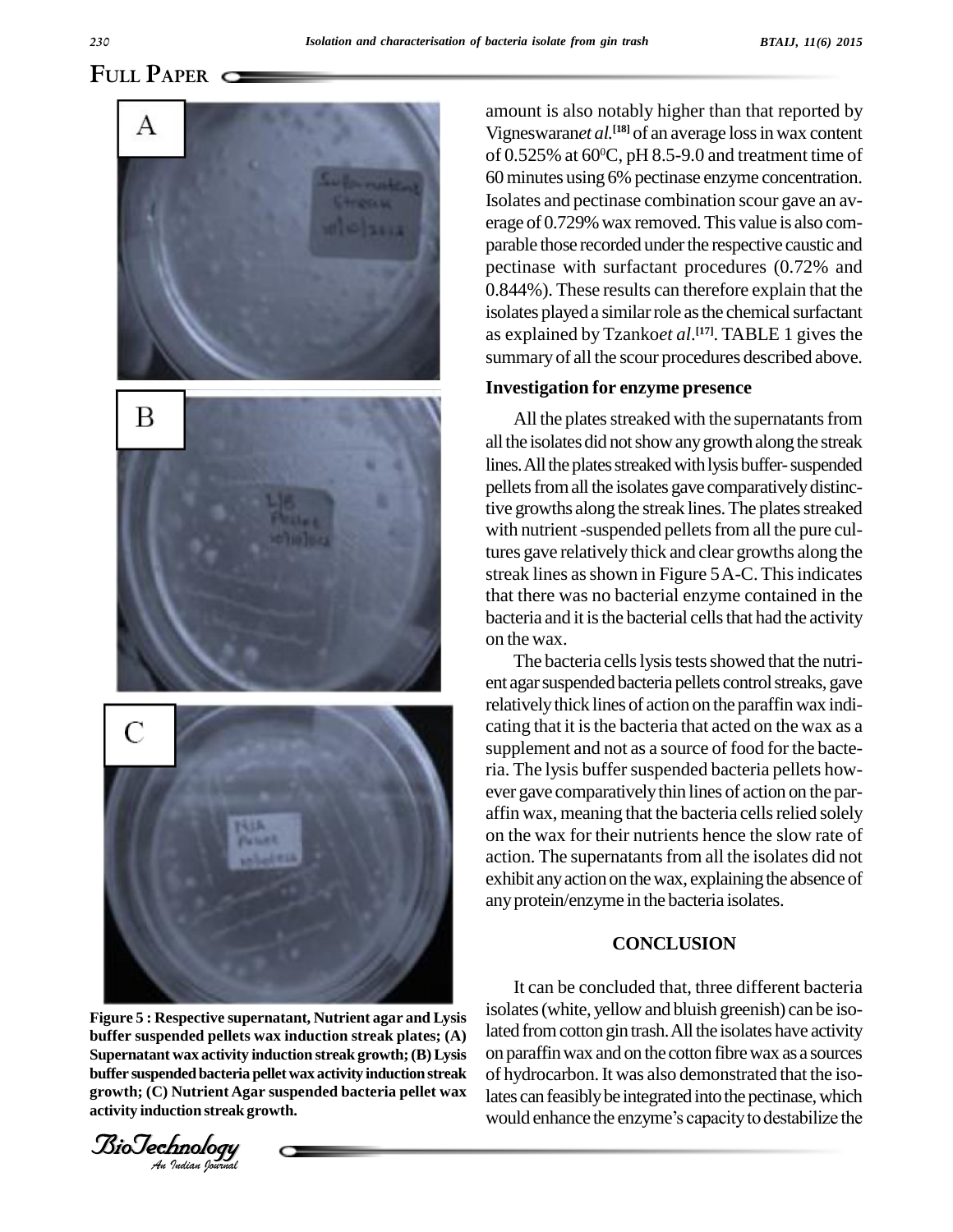cuticle waxy layer from 0.267% (pectinase without surfactant scour) to 0.729% of the percentage average wax degraded (isolates/pectinase scour). It was also established that the bacterial isolates did not contain any enzyme, indicating that it wasthe bacteria that de graded the cotton fibre wax.

Environmental consciousness being one of the major concerns for the textile industry, there is increasing need of replacing the chemical processes with bio preparation techniques. As it has been demonstrated, chemical surfactants, which have been found to be very important in the cotton fibre impurities/wax removal can water bacteria isolates from cotton gin trashes.

Optimum temperature, pH and incubation time for the isolates cotton fibre wax removal should therefore be established.

### **ACKNOWLEDGEMENT**

The financial assistance received from VLIRUOS enabling this research is hereby acknowledged.

#### **REFERENCES**

- **[1]** J.N.Etters, B.D.Condon, P.A.Husain, N.K.Lange; Alkaline pectinase: Key to Cost- Effective Environmentally Friendly preparation, American Dye stuff Reporter, **88(6)**, 19-23 **(1999)**.
- **[2]** K.Emre, O.S.Merih; Scouring of cotton with cellulases, pectinases and proteases, Fibres and Textiles in Eastern Europe, **12(47)**, **(2004)**.
- **[3]** W.Qiang, F.Xuerong, G.Weidong, C.Jian; Characterization of bioscoured cotton fabrics using FT-IR [12] C.Zo<br>ATR spectroscopy and microscopy techniques, orga<br>CarbohydrateResearch, **341**, 2170–2175 **(2006)**. 479-ATR spectroscopy and microscopy techniques,
- [4] C.Vigneswaran, N.M.Anbuman, M.Ananthasubramanian; Neural NetworkApproach for optimizing the bio scouring performance of or ganic cotton fabric through aerodynamic system,Journal of textile and apparel, technology and management, **7(3)**, **(2012)**.
- **[5]** C.Vigneswaran, N.M.Anbuman, M.Ananthasubramanian; Effect of sonication on bioscouring of organic cotton through mixed enzy matic system-Neural Network Approach, Indian Journal of Fibre and Textile Research, **38**, 44-56 **(2013)**.
- **[6]** P.B.Agrawal, V.A.Nierstrasz, M.M.C.G.Warmoeskerken; Role of mechanical action in low-temperature cotton scouring with *F. solanipisi*cutinase and pectatelyase, Enzyme and Microbial Technology, **42(6)**, 473-482 **(2008)**.
- potentially be replaced with hydrocarbon degrading May, 2014; Engineering » Environmental<br>
Engineering » "Waste Water Treatment and **F.T.Petra; Biotechnology in Textiles – an Opportu**nity of Saving Water, Waste Water -Treatment and Reutilization In Tech, Fernando SebastiánGarcíaEinschlag, (Ed); CC BY-NC-SA, 2011. Information on <http://www.intechopen.com/> books/waste-water-treatment-andreutilization/ biotechnology-in-textiles-an-opportunity-of-saving-  $(Retrieved$  July 2012), technology-in-textiles-an-opportunity-of-saving-<br>water (Retrieved July 2012),<br>May,2014;Engineering » Environmental water (Retrieved July 2012),<br>May, 2014; Engineering » Environmental<br>Engineering » "Waste Water - Treatment and May,2014;Engineerin<br>Engineering » "Waste W<br>Reutilization", (**2011**).
	- **[8]** Y.Li, I.R.Hardin; Enzymatic scouring of cotton: effects on structure and properties, Textile Chemist and Colorist, **29(8)**, 71-76 **(1997)**.
	- **[9]** O.Degani, S.Gepstein, C.G.Dosoretz; Potential use of cutinase in enzymatic scouring of cotton fibre cuticle, Applied Biochemistry and Biotechnology, Part A, Enzyme Engineering and Biotechnology, **102(14)**, 277-290 **(2002)**.
	- **[10]** Kiromojsov; Biotechnological Applications of Pectinases in Textile Processing and Bioscouring of Cotton Fibres: A paper presented at the II Inter national Conference on "Industrial Engineering and Environmental Protection 2012 (IIZS 2012), Zrenjanin, Serbia, October 31 st, **(2012)**.
	- [11] R. Leuschner; Occurrence, Detection and Food Poisoning in BACILLUS, Elsevier Science Ltd., Central Science Laboratory, York, UK, 355-358 **(2003)**.
	- **[12]** C.ZoBell; Assimilation of hydrocarbons by micro organisms, scipps institute, New Series No., **438**, 479-481**(2005)**.
	- **[13]** L.P.Ian, P.G.Charles; Environmental Microbiology*.* ALaboratoryManual, 2ndEdition,Elsevier Science/ Academic Press. San Diego, 173-189 **(2004)**.
	- M.M.C.G.Warmoeskerken, Cutinase, pectinase; in<br>cotton bioscouring: an innovative and fast **[14]** P.B.Agrawal, V.A.Nierstrasz, G.H.Bouwhuisand, M.M.C.G.Warmoeskerken, Cutinase, pectinase; in bioscouring process, Biocatalysis and Biotransfor mation, **26(5)**, 412-421 **(2008)**.
	- *An***[15]** Lysis of bacterial cells, information on*http://*http:// wolfson.huji.ac.il/expression/procedures/cell\_lysis/ Lysis\_of\_bacterial\_cells *ml,* (Retrieved October 2012), May, **(2014)**.

*Indian Journal*